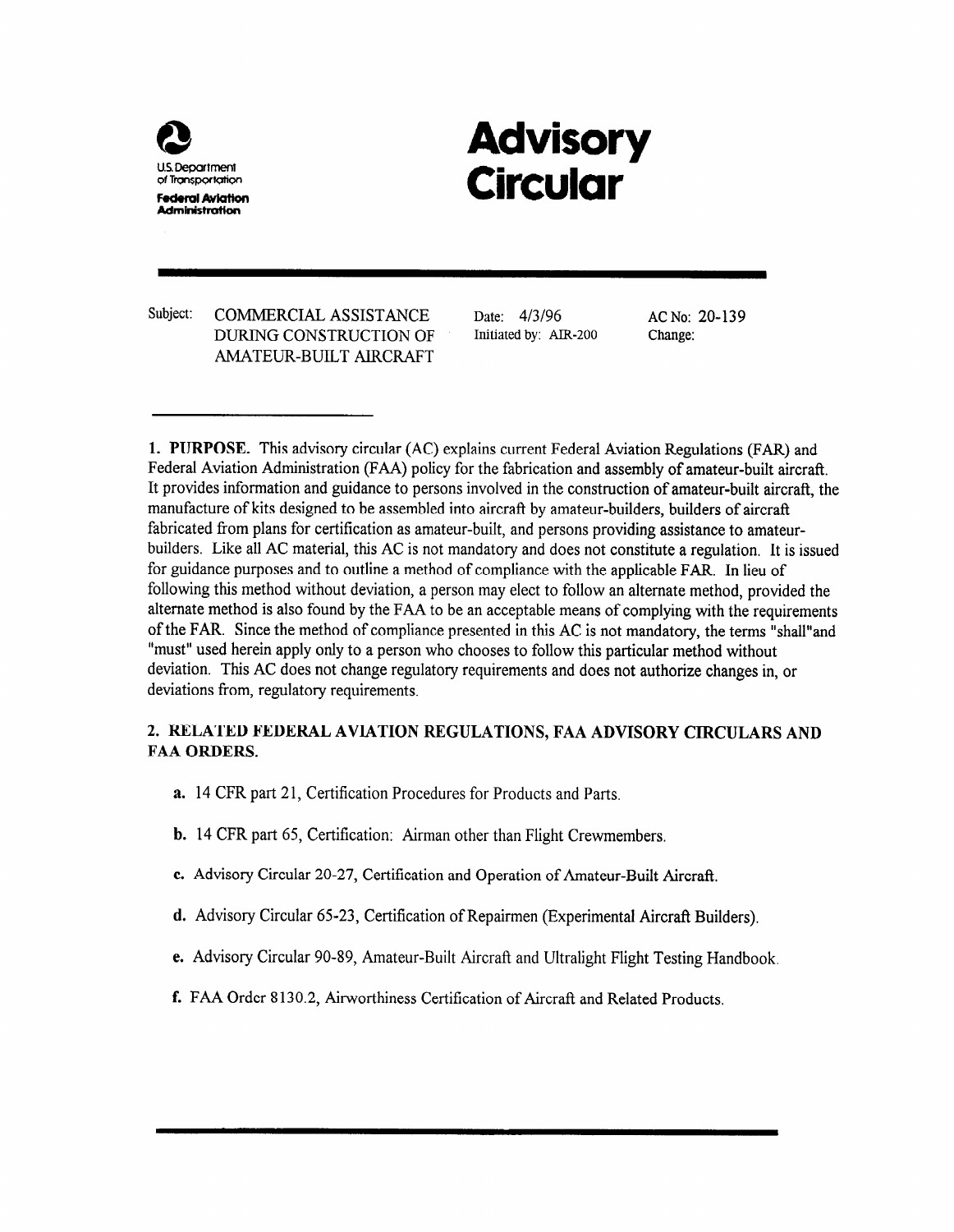#### 3. BACKGROUND.

a. The FAR provides for the issuance of a special airworthiness certificate in the experimental category for the purpose of operating amateur-built aircraft. Title 14 CFR part 21, section 21.191(g), defines an amateur-built aircraft as "an aircraft THE MAJOR PORTION of which has been FABRICATED AND ASSEMBLED BY PERSONS who undertook the construction project SOLELY FOR THEIR OWN EDUCATION OR RECREATION" (emphasis added).

b. The FAA, in partnership with the Experimental Aircraft Association (EAA) and the Small Aircraft Manufacturers Association (SAMA), saw a need to address the practice of fabrication and assembly of amateur-built aircraft for profit. The aircraft were designed as kits and/or plans-built, with the intent that they would be constructed by amateur-builders for their own education or recreation.

4. DEFINITIONS. As used in this advisory circular, the following definitions apply:

a. Aircraft Evaluation. The evaluation performed for the purpose of determining if a specific amateur-built aircraft meets the major portion requirement of section  $21.191(g)$ .

b. Builder Center. A place where amateur-builders can obtain instruction, help, and support during construction of their aircraft.

c. Commercial Assistance. Assistance in the building of an amateur-built aircraft in exchange for compensation. This does not include one builder helping another.

d. Compensation. Payment by the amateur-builder applicant in cash, services, or other tender, to any person who provides assistance on a commercial basis in the building of an aircraft.

e. Checklist. The FAA Form 8000-38, Fabrication/Assembly Operation Checklist, is used by the FAA as an aid in determining if a manufacturer's aircraft kit meets the major portion requirements of section 21.191 $(g)$ . It is also used for determining if a completed aircraft is eligible for certification as an amateur-built aircraft (sample in appendix 1).

f. Kit-Built Aircraft. An aircraft that is constructed from a manufactured kit that may include some major sub-assemblies and/or pre-assembled components.

g. Kit Evaluation. An evaluation by the FAA to determine if an aircraft built from, and according to, the kit instructions will meet the major portion requirement of section  $21.191(g)$ .

h. Letter of Eligibility. A letter provided by the FAA to an aircraft kit manufacturer advising that the aircraft kit requested to be evaluated meets the major portion requirement of section  $21.191(g)$ .

i, Major Portion. As related to a special airworthiness certificate issued for the purpose of operating amateur-build aircraft, major portion means that when the aircraft is completed, the majority of the fabrication and assembly tasks have been performed by the amateur builder(s) who submit the application for certification.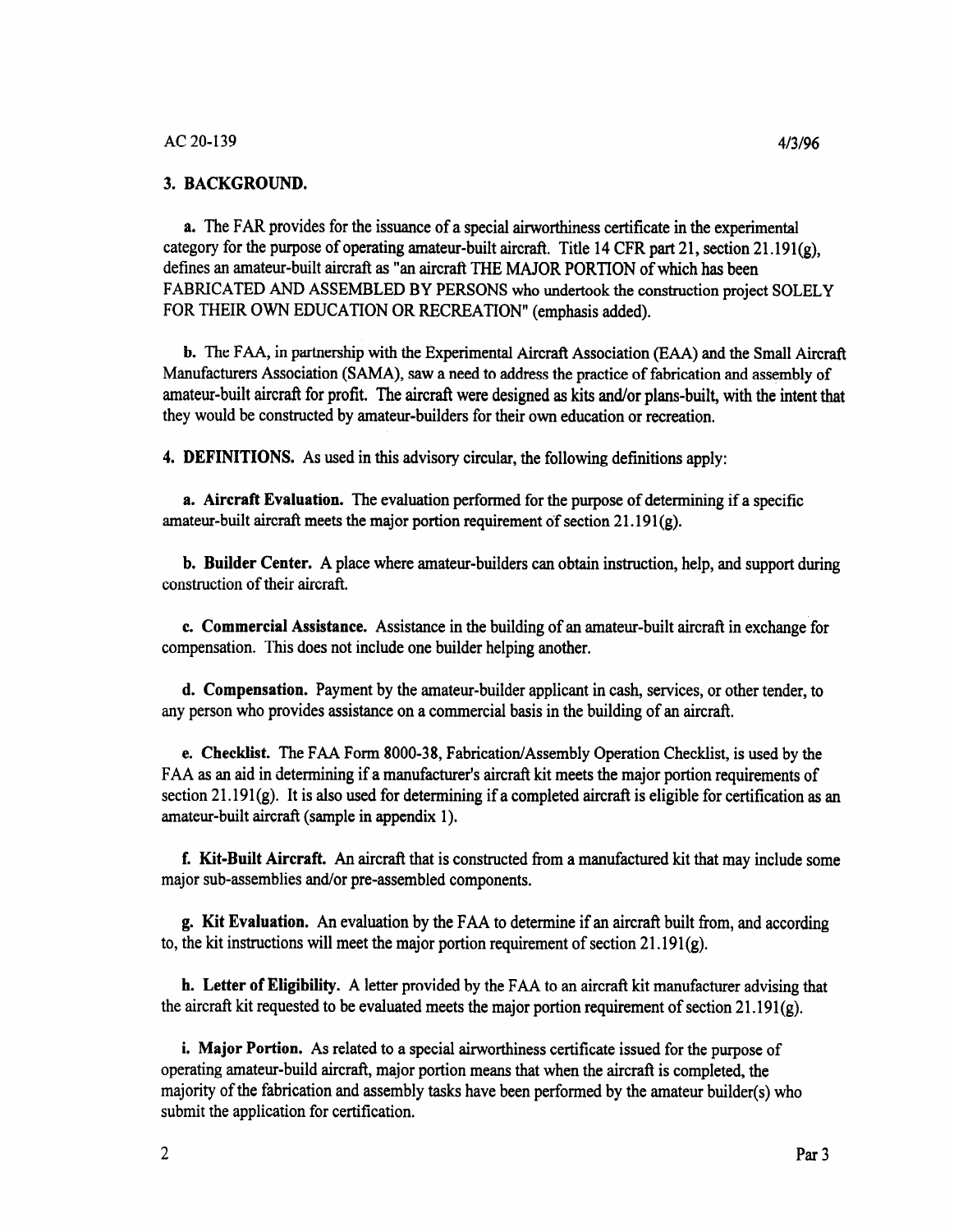j. Person. An individual, firm, partnership, corporation, company, association, joint-stock association, or governmental entity. It includes a trustee, receiver, assignee, or similar representative of any of them.

k, Plans-Built Aircraft. An aircraft that is constructed exclusively from plans/blueprints without the aid of purchased major sub-assemblies or pre-assembled kit components. This also includes aircraft of a builder's original design.

I. Unacceptable Commercial Assistance. Any commercial assistance that reduces the work performed by the amateur-builder to less than the major portion of the aircraft construction.

#### 5. EVALUATION OF KITS, COMPLETED KIT-BUILT, AND PLANS-BUILT AIRCRAFT.

The evaluation to determine compliance with the major portion construction requirement of the FAR is usually performed by an FAA Aviation Safety Inspector (ASI) from a Manufacturing Inspection District Office (MIDO) or a Flight Standards District Office (FSDO). Additionally, a Designated Airworthiness Representative (DAR) may be authorized to evaluate a completed plans-built aircraft intended for certification as an amateur-built.

#### a. Initial Evaluation of Kits.

(1) Aircraft kit manufacturers requesting a kit evaluation should submit a letter to the local FAA ,Manufacturing office. The purpose of the evaluation is to determine if the completed aircraft is capable of meeting the major portion requirements of section  $21.191(g)$ .

(2) When the kit is evaluated using the checklist as a guide and found to comply with the major portion requirement of section  $21.191(g)$ , a Letter of Eligibility is sent to the kit manufacture. The kit is then acceptable to be included in the Listing of Eligible Amateur-Built Aircraft Kits. This letter SHOULD NOT be construed to mean the kit or its manufacturer is FAA certified, certificated, or approved, and it is not appropriate to represent it as such.

(3) The listing is published by the FAA's Engineering and Manufacturing Branch, AFS-610, P.O. Box 25082, Oklahoma City, OK 73 125, telephone number, (405) 954-4103. This information is also available in electronic format through. Fed World in Springfield, VA by calling (703) 487-4608 or through the internet via: http//www.fedworld.gov/. The purpose of the listing is to assist the amateurbuilder, the ASI, or the DAR by eliminating the duplication or evaluations for the major portion determination.

(4) If the kit manufacturer later offers an option or makes changes to the kit that decreases the amount of fabrication and assembly required by the builder, the manufacturer should request a new Letter of Eligibility. The kit manufacturer would provide a revised checklist and a description of the option or change to the FAA with drawings and/or photos as necessary. If the FAA determines that the revised kit still meets the major portion requirement, the FAA will issue a new Letter of Eligibility for the amended checklist without conducting a physical inspection or complete re-evaluation of the kit. If the FAA determines that the option or change was of sufficient magnitude, a physical inspection and reevaluation of the kit will be performed.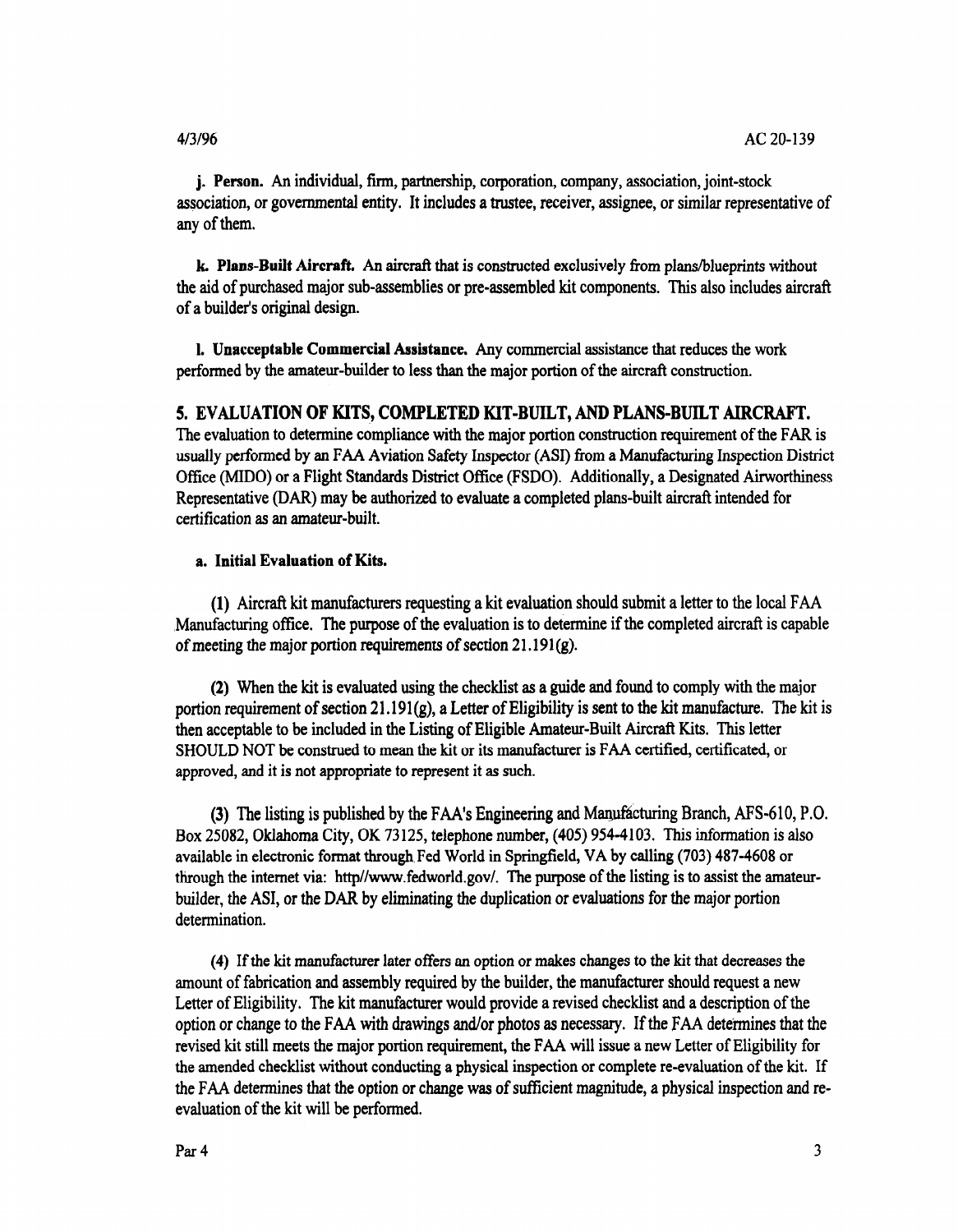#### AC 20-139 4/3/96

**b. Completed Kit-Built Aircraft.** When a kit has been evaluated and published in the listing of  $\frac{1}{2}$  in the amateur-built aircraft kits and no commercial assistance was used in the construction of the eligible amateur-built aircraft kits, and no commercial assistance was used in the construction of the x aircraft using the evaluated kit, the AS1 or DAR will not be required to make another major portion rule determination for the completed aircraft.

#### c. Plans-Built Aircraft.

(1) During final inspection for compliance with section  $21.191(g)$ , a plans-built aircraft must be evaluated using the FAA Form 8000-38 as a guide. If the builder intends to utilize commercial assistance, the FAA Form 8000-38 can be submitted to the FAA prior to construction, listing the tasks or processes for which the commercial assistance is proposed. It should also show the intended fabrication and assembly tasks the builder will perform. On the basis of this pre-construction checklist, a builder of a plans-built aircraft should be able to obtain an evaluation in writing from the AS1 or DAR of the effect that the proposed commercial assistance will have on the major portion requirement for the completed aircraft.

(2) A person may provide commercial assistance to a builder of a plans-built aircraft or nonevaluated kit. This assistance or task must be listed in the KIT MANUFACTURER column on the checklist when the completed aircraft is presented for evaluation/certification to the AS1 or DAR.

# 6. COMMERCIAL ASSISTANCE NOT REQUIRING RE-EVALUATION OF THE COMPLETED AIRCRAFT.

a. Commercial instructional assistance may be obtained by the amateur builder in the fabrication or assembly of specific parts and the completion of certain tasks or processes involved in the construction of the aircraft. During all instructional activity, the amateur-builder must be present to accomplish the tasks and all subsequent fabrication and assembling of parts for which commercial instruction is being rendered. Tasks completed by the amateur-builder would be identified on the FAA Form 8000-38 under AMATEUR or in the assembly manual. For example, assume fabrication of the wing ribs is listed on the checklist or in the assembly manual as a task required to be completed by the amateur-builder. Instructional activity could be provided to build the first few ribs with the remainder to be completed by the amateur-builder.

b. Commercial assistance may be obtained for non-checklist items on a kit that has been evaluated by the FAA. A non-checklist item is a task or process that is not listed in the checklist. These items also include painting and the installation of interior upholstery or avionics beyond basic regulatory requirements. Such a task or process would not be required to be personally completed by the amateurbuilder for the aircraft to receive an airworthiness certificate under section  $21.191(g)$ .

c. The amateur-builder is not expected to have fabricated every component that makes up the c. The amateu-bunder is not expected to have rabiteated every component that makes up the completed aircraft. Non-checklist items include the fabrication of the engines, propellers, wheels and brake assemblies, and standard aircraft hardware. The installation of these items may be required to be accomplished by the builder if they are checked in the AMATEUR column on the checklist.

7. Commercial Assistance Requiring Re-evaluation of the Completed Aircraft. If commercial . Commercial Assistance requiring Re-evaluation of the Completed Afferant. If commercial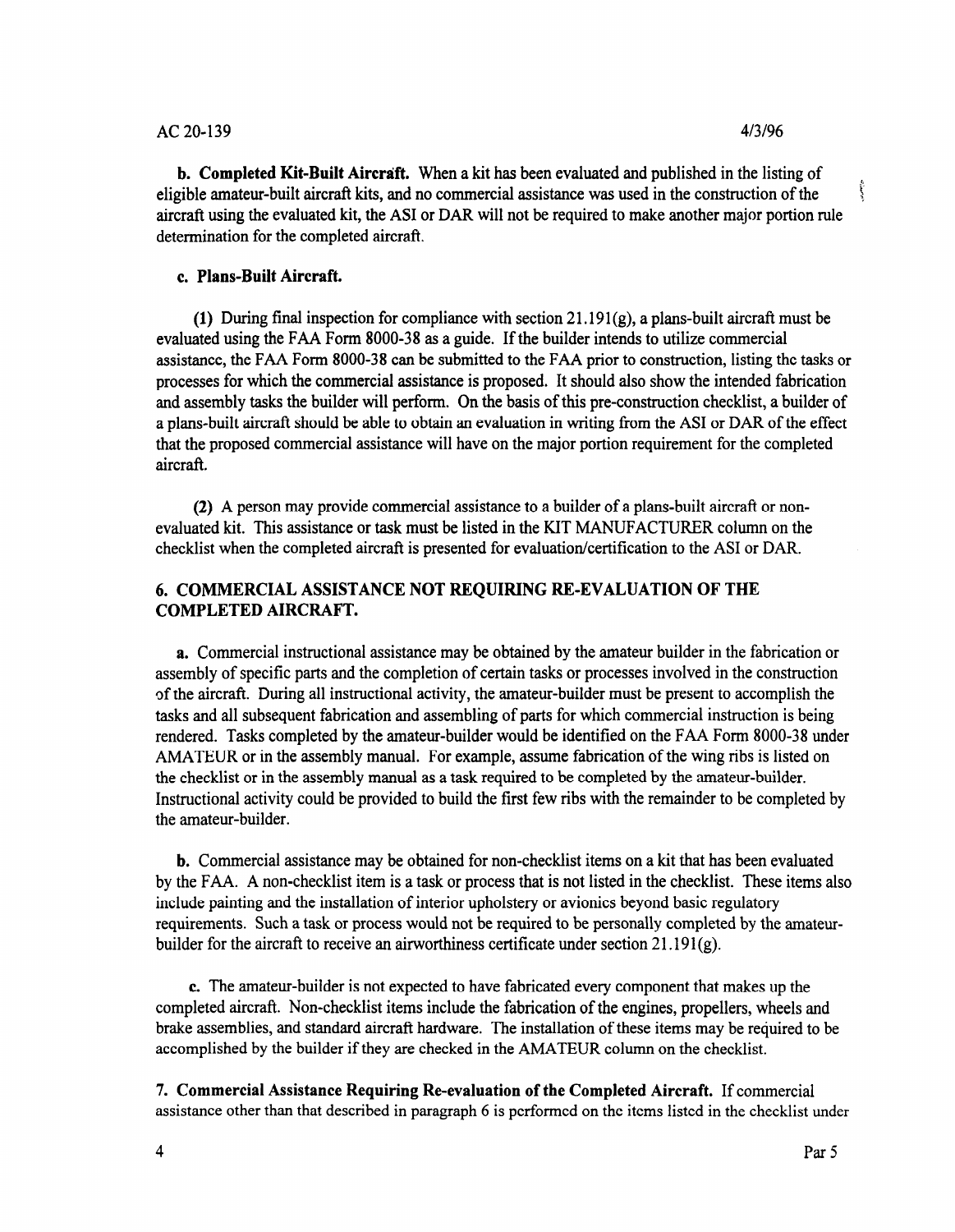#### 4/3/96

AMATEUR, on a evaluated kit, the major portion evaluation previously performed by the FAA will be invalid for that specific aircraft project. Consequently, it may result in a complete re-evaluation of the fabrication and assembly of that aircraft. This could put the amateur-built status of the aircraft in jeopardy. In other words, the aircraft will be treated as a non-evaluated kit and subject to complete evaluation by the FAA when presented for certification as an amateur-built aircraft. The builder may want to obtain a pre-construction evaluation of proposed commercial assistance in writing from the AS1 or DAR to preclude certification problems at the completion of a project.

8, Commercial Assistance on Incomplete Aircraft. Commercial assistance does not include the instance where an incomplete aircraft is sold to another builder and the second or subsequent builder completes the aircraft. In such a case, the work performed by the first builder will count toward completion of the major portion by the second builder. The second or subsequent builder should obtain as much detailed information and documentation, e.g., logbooks, material receipts, pictures, etc., from the original builder as possible. This information will be helpful in the FAA's determination for the major portion requirement of the aircraft and eligibility of the subsequent builder to meet the requirement for repairman certification under section 65.104. The second builder may not be eligible for a repairman certificate under section 65.104, unless it can be shown to the satisfaction of the FAA that the individual has the requisite skill to determine whether the aircraft is in a condition for safe operation.

9. Non-Evaluated Kit Aircraft. An aircraft constructed from a non-evaluated kit must be evaluated upon completion for compliance with section 21.191 $(g)$ , by the ASI or DAR using the procedures in the FAA Order 8130.2, Airworthiness Certification of Aircraft and Related Products, and the FAA Form 8000-38, as a guide.

10. ADDITIONAL INFORMATION. The FAA Form 8130-12, Eligibility Statement, is one of the forms required to be submitted by the applicant for a special airworthiness certificate for the purpose of operating an amateur-built aircraft. It includes sections for the registered owner and aircraft information along with the applicant's declaration certifying that all statements and answers are complete and true. It also provides notice of the potential penalty that could be applied if false or fraudulent statements are made. A sample of the FAA Form 8130-12 is located in appendix 2.

11. INFORMATION SUPPLIED BY INDUSTRY TO PROSPECTIVE CUSTOMERS. Kit manufacturers are encouraged to include a document explaining the intent and purpose of the amateur-built rule in their information packages. Prospective customers would then be made aware of their responsibility and limitations under the FAR. The information package should summarize the process used to determine kit eligibility and the inspection of the completed aircraft. It should also advise potential builders of the statement they must sign certifying that they fabricated and assembled the major portion of the aircraft. Additionally, the customer should be advised of the need for and the availability of flight training, as well as the value of participation in the EAA Flight Advisor Program.

12. INFORMATION SUPPLIED BY INDUSTRY TO PURCHASERS. Kit manufacturers are encouraged to include a copy of the amateur-built regulation and to advise the purchaser of the requirement for the applicant to certify that they fabricated and assembled the major portion of the aircraft for their own education or recreation. In addition to the aircraft assembly manual, the kit manufacturer should reference this AC regarding acceptable commercial assistance and the use of a builder center for help and instruction during construction of an aircraft. The manufacturers should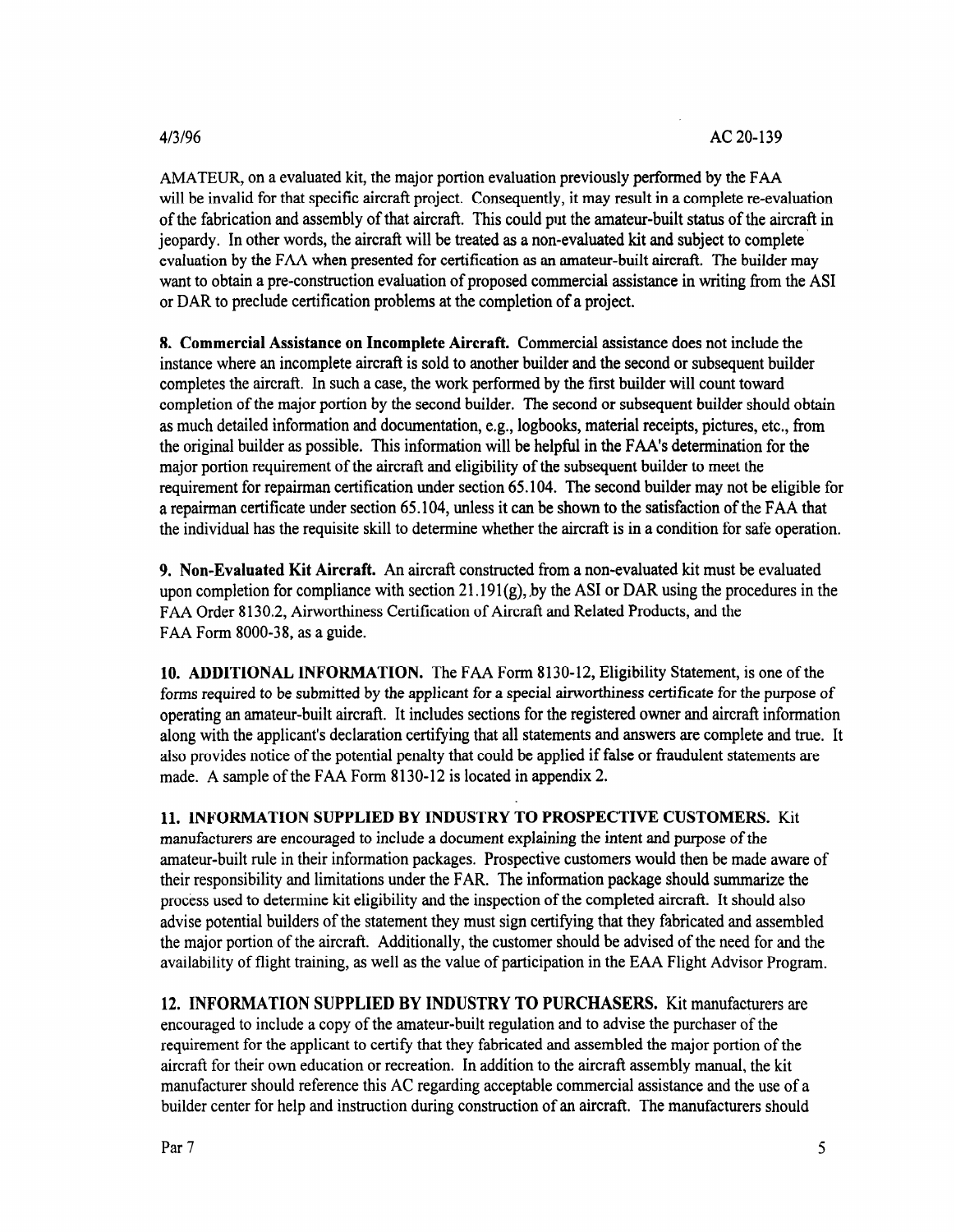AC 20-139 4/3/96

inform purchasers of the help available to them through various EAA programs, including: EAA Chapters, Technical Counselors, and Flight Advisors.

 $\bar{\tau}$ 

 $\bar{z}$ 

Finh P. Harry  $\mathcal{F}_{\text{Frank P.} \text{Paskiewicz}}$ 

Acting Manager, Production and Airworthiness Certification Division

 $\overline{a}$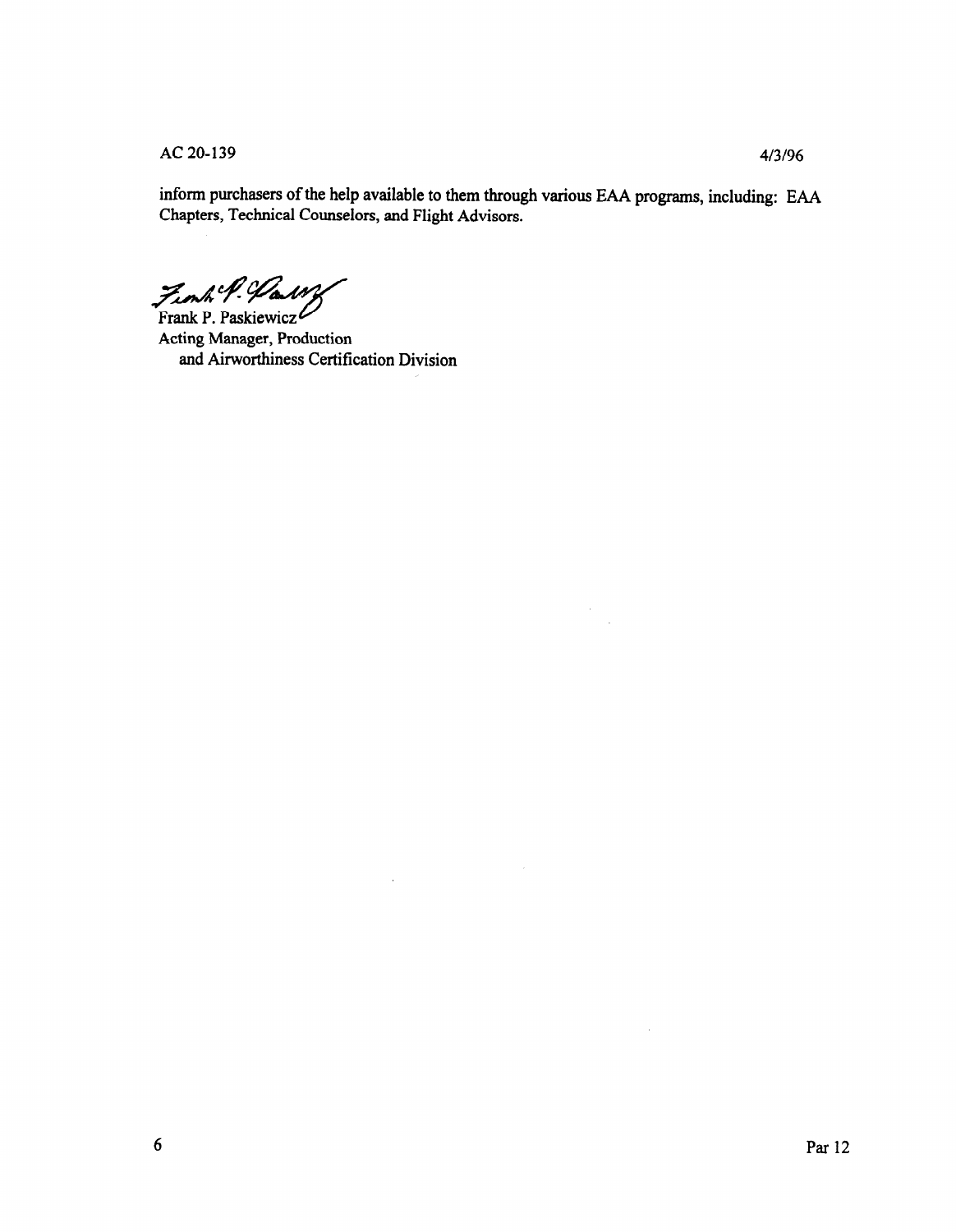#### APPENDIX 1. PREPARATION INSTRUCTIONS FOR FAA FORM 8000-38, FABRICATION/ASSEMBLY OPERATION CHECKLIST

1. PURPOSE. This appendix provides instructions for completing FAA Form 8000-38. A sample form is included as figure 1.

2. GUIDANCE. This form may be used by any person to establish the eligibility of an aircraft to be certificated experimental, for the purpose of operating as an amateur-built. Prepare the form as follows:

a. Enter the company name and address, aircraft model, (by name and/or number), document name and date (manufacturer's parts list, assembly manual, etc., with latest revision) and type of aircraft (land, sea, fixed-wing, rotorcraft, etc.).

b. Mark the specific tasks required to fabricate and assemble the aircraft. Mark, an "x" under the column heading "Accomplished By" in the appropriate space when the task is performed by the AMATEUR. If the task is performed by the kit manufacturer or by a person providing commercial assistance, a mark will be placed in the KIT MANUFACTURER column. Additional blank lines are provided to list any tasks not on the checklist. If a task is listed and not applicable to the construction of the aircraft enter N/A in the appropriate space.

c. Use the comments area to enter any additional comments, information or statements, as necessary.

d. Print or type name of person performing the evaluation of the kit or aircraft.

e. The person performing the evaluation of the kit or aircraft should sign their name in the signature block.

f. Enter the date the evaluation was performed.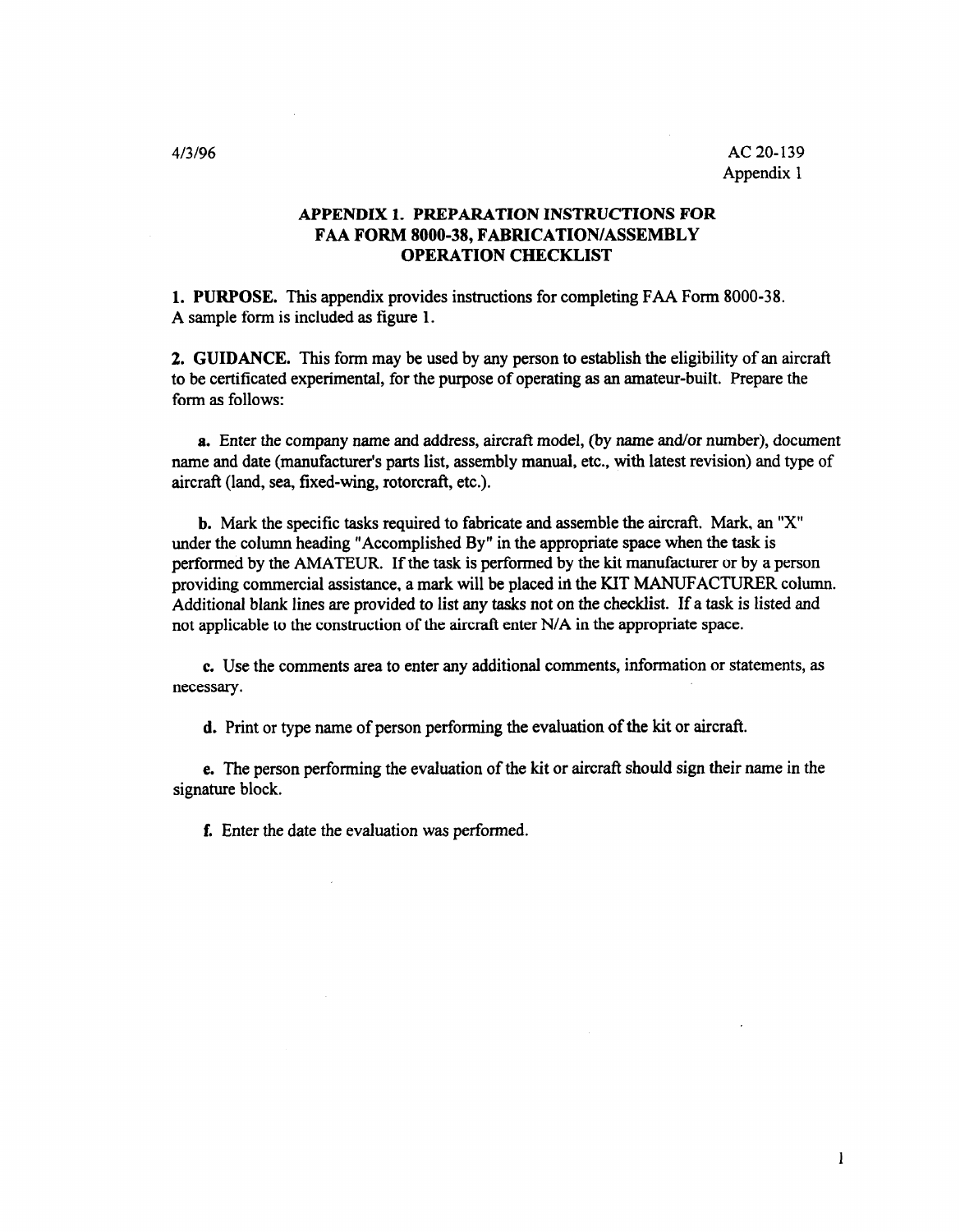### FIGURE 1. SAMPLE FAA FORM 8000-38, FABRICATION ASSEMBLY OPERATION CHECKLIST

|                                                                           | <b>Fabrication/Assembly Operation Checklist</b>                                          |                  |         |
|---------------------------------------------------------------------------|------------------------------------------------------------------------------------------|------------------|---------|
| Company Name                                                              |                                                                                          |                  |         |
|                                                                           |                                                                                          |                  |         |
| <b>Address</b>                                                            |                                                                                          |                  |         |
|                                                                           |                                                                                          |                  |         |
|                                                                           |                                                                                          |                  |         |
| Aircraft Model                                                            |                                                                                          |                  |         |
| Type of Aircraft                                                          |                                                                                          |                  |         |
|                                                                           |                                                                                          |                  |         |
|                                                                           |                                                                                          | Accomplished By  |         |
|                                                                           |                                                                                          | Kit Manufacturer | Amateur |
|                                                                           | <b>FUSELAGE</b>                                                                          |                  |         |
| 1. Fabricate Special Tools or Fixtures                                    |                                                                                          |                  |         |
|                                                                           | 2. Fabricate Longitudinal Members, Cores or Shells                                       |                  |         |
|                                                                           | 3. Fabricate Bulkheads or Cross Members                                                  |                  |         |
| 4. Assemble Fuselage Basic Structure                                      |                                                                                          |                  |         |
| 5. Fabricate Brackets and Fittings<br>6. Install Brackets and Fittings    |                                                                                          |                  |         |
| 7. Fabricate Cables, Wire, and Lines                                      |                                                                                          |                  |         |
| 8. Install Cables, Wires, and Lines                                       |                                                                                          |                  |         |
| 9. Fabricate Fuselage Covering or Skin                                    |                                                                                          |                  |         |
| 10. Install Fuselage Covering or Skin                                     |                                                                                          |                  |         |
|                                                                           | 11. Fabricate Windshield/Windows/Canopy                                                  |                  |         |
| 12. Install Windshield/Windows/Canopy                                     |                                                                                          |                  |         |
|                                                                           |                                                                                          |                  |         |
|                                                                           |                                                                                          |                  |         |
|                                                                           |                                                                                          |                  |         |
|                                                                           |                                                                                          |                  |         |
|                                                                           |                                                                                          |                  |         |
|                                                                           |                                                                                          |                  |         |
|                                                                           | <b>WINGS</b>                                                                             |                  |         |
| 1. Fabricate Special Tools or Fixtures                                    |                                                                                          |                  |         |
| 2. Fabricate Wing Spars                                                   |                                                                                          |                  |         |
| 3. Fabricate Wing Ribs or Cores                                           |                                                                                          |                  |         |
|                                                                           | 4. Fabricate Wing Leading and Trailing Edce<br>5. Fabricate Drag/Anti-Drag Truss Members |                  |         |
| 6. Fabricate Wing Brackets and Fittings                                   |                                                                                          |                  |         |
| 7. Fabricate Wing Tips                                                    |                                                                                          |                  |         |
| 8. Assemble Basic Wing Structures                                         |                                                                                          |                  |         |
|                                                                           | 9. Install Wing Leading/Trailing Edge and Tios                                           |                  |         |
| 10. Install Drag/Anti-Drag Truss<br>11. Fabricate Cables, Wires and Lines | $\sim$                                                                                   |                  |         |
| 12. Install Cables, Wires, and Lines                                      |                                                                                          |                  |         |
| 13. Fabricate Wing Covering or Skin                                       |                                                                                          |                  |         |
| 14. Install Wing Covering or Skin                                         |                                                                                          |                  |         |
| 15. Fabricate Wing Struts/Wires                                           |                                                                                          |                  |         |
| 16. Install and Rig Wings, and Struts                                     |                                                                                          |                  |         |
|                                                                           |                                                                                          |                  |         |
|                                                                           |                                                                                          |                  |         |
|                                                                           |                                                                                          |                  |         |
|                                                                           |                                                                                          |                  |         |
|                                                                           |                                                                                          |                  |         |
|                                                                           |                                                                                          |                  |         |
| FAA Form 8000-38 (12-91)                                                  |                                                                                          |                  | Page:   |

 $\mathcal{L}$ 

 $\mathcal{A}^{\mathcal{A}}$ 

 $\mathbb{Z}^2$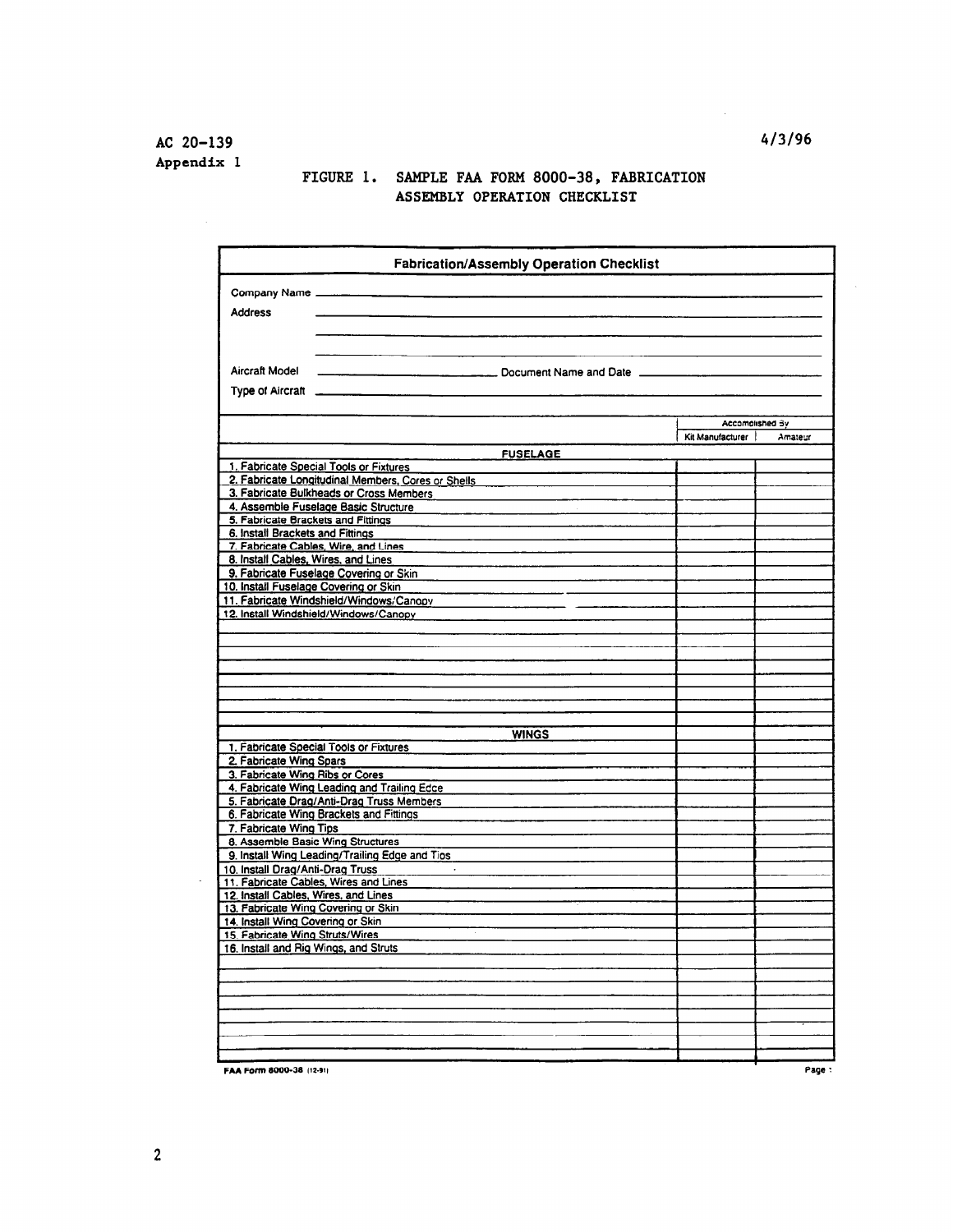# AC 20-139 Appendix 1

#### FIGURE 1. SAMPLE FAA FORM 8000-38, FABRICATION ASSEMBLY OPERATION CHECKLIST (CONT'D)

| Fabrication/Assembly Operation Checklist (Continued)                                   |                        |         |  |
|----------------------------------------------------------------------------------------|------------------------|---------|--|
|                                                                                        | <b>Accomplished By</b> |         |  |
|                                                                                        | Kit Manufacturer       | Amateur |  |
| <b>FLIGHT CONTROLS</b>                                                                 |                        |         |  |
| 1. Fabricate Special Tools or Fixtures                                                 |                        |         |  |
| 2. Fabricate Aileron Spars                                                             |                        |         |  |
| 3. Fabricate Aileron Ribs or Cores                                                     |                        |         |  |
| 4. Assemble Aileron Structure                                                          |                        |         |  |
| 5. Fabricate Aileron Leading and Trailing Edge                                         |                        |         |  |
| 6. Assemble Aileron Leading and Trailing Edge                                          |                        |         |  |
| 7. Fabricate Aileron Brackets and Fittings<br>8. Install Aileron Brackets and Fittings |                        |         |  |
|                                                                                        |                        |         |  |
| 9. Fabricate Aileron Covering or Skin<br>10. Install Aileron Covering or Skin          |                        |         |  |
| 11. Fabricate Aileron Trim Tab                                                         |                        |         |  |
| 12. Install Aileron Trim Tab                                                           |                        |         |  |
| 13. Install and Rig Aileron                                                            |                        |         |  |
| 14. Fabricate Flap Spars                                                               |                        |         |  |
| 15. Fabricate Flap Ribs or Cores                                                       |                        |         |  |
| 16. Assemble Flap Structure                                                            |                        |         |  |
| 17. Fabricate Flap Leading and Trailing Edge                                           |                        |         |  |
| 18. Assemble Flap Leading and Trailing Edge                                            |                        |         |  |
| 19. Fabricate Flap Brackets and Fittings                                               |                        |         |  |
| 20. Install Flap Brackets and Fittings                                                 |                        |         |  |
| 21. Fabricate Flap Covering or Skin                                                    |                        |         |  |
| 22. Install Flap Covering or Skin                                                      |                        |         |  |
| 23. Install and Rig Flap                                                               |                        |         |  |
| 24. Fabricate Elevator Spars                                                           |                        |         |  |
| 25. Fabricate Elevator Ribs or Cores                                                   |                        |         |  |
| 26. Assemble Elevator Structure                                                        |                        |         |  |
| 27. Fabricate Elevator Leading and Trailing Edge                                       |                        |         |  |
| 28. Assemble Elevator Leading and Trailing Edge                                        |                        |         |  |
| 29. Fabricate Elevator Brackets and Fittings                                           |                        |         |  |
| 30. Install Elevator Brackets and Fittings                                             |                        |         |  |
| 31. Fabricate Elevator Covering or Skin                                                |                        |         |  |
| 32. Install Elevator Covering or Skin                                                  |                        |         |  |
| 33. Fabricate Elevator Trim Tab                                                        |                        |         |  |
| 34. Install Elevator Trim Tab                                                          |                        |         |  |
| 35. Install and Rig Elevator                                                           |                        |         |  |
| 36. Fabricate Rudder Spars                                                             |                        |         |  |
| 37. Fabricate Rudder Ribs or Cores                                                     |                        |         |  |
| 38. Assemble Rudder Structure                                                          |                        |         |  |
| 39. Fabricate Rudder Leading and Trailing Edge                                         |                        |         |  |
| 40. Assemble Rudder Leading and Trailing Edge                                          |                        |         |  |
| 41. Fabricate Rudder Brackets and Fittings                                             |                        |         |  |
| 42. Install Rudder Brackets and Fittings                                               |                        |         |  |
| 43. Fabricate Rudder Covering or Skin                                                  |                        |         |  |
| 44. Install Rudder Covering or Skin                                                    |                        |         |  |
| 45. Fabricate Rudder Trim Tab                                                          |                        |         |  |
| 46. Install Rudder Trim Tab                                                            |                        |         |  |
| 47. Install and Rig Rudder                                                             |                        |         |  |
|                                                                                        |                        |         |  |
|                                                                                        |                        |         |  |
|                                                                                        |                        |         |  |
|                                                                                        |                        |         |  |
|                                                                                        |                        |         |  |
|                                                                                        |                        |         |  |
|                                                                                        |                        |         |  |
|                                                                                        |                        |         |  |
|                                                                                        |                        |         |  |
| FAA Form 8000-38 (12-91)                                                               |                        | Page 2  |  |

413196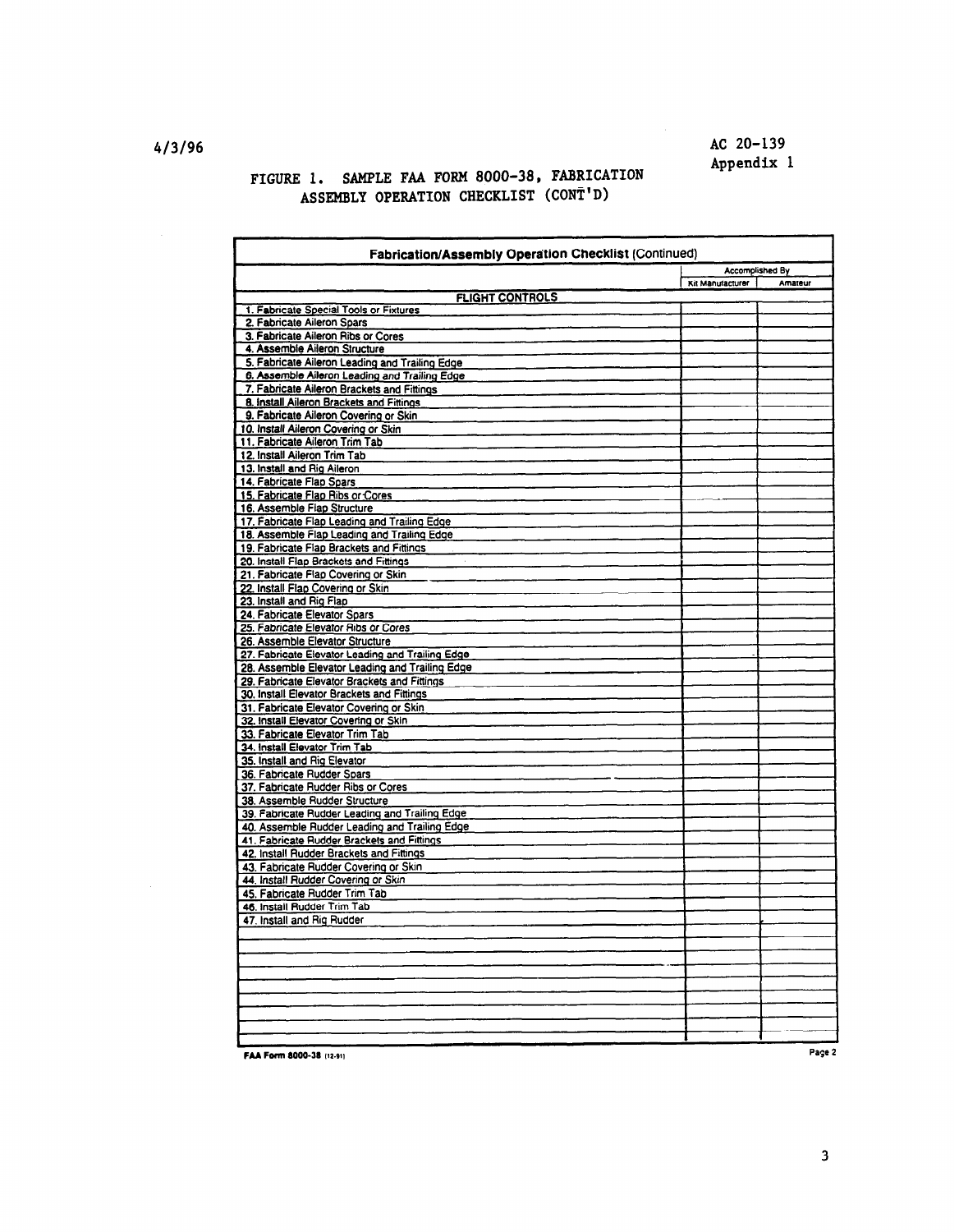# FIGURE 1. SAMPLE FAA FORM 8000-38, FABRICATION ASSEMBLY OPERATION CHECKLIST (CONT'D)

| Fabrication/Assembly Operation Checklist (Continued)       |                  |                        |
|------------------------------------------------------------|------------------|------------------------|
|                                                            |                  | <b>Accomplished By</b> |
|                                                            | Kit Manufacturer | Amateur                |
| <b>EMPENNAGE</b><br>1. Fabricate Special Tools of Fixtures |                  |                        |
| 2. Fabricate Spars                                         |                  |                        |
| 3. Fabricate Ribs or Cores                                 |                  |                        |
| 4. Fabricate Leading and Trailing Edges                    |                  |                        |
| 5. Fabricate Tips                                          |                  |                        |
| 6. Fabricate Brackets and Fittings                         |                  |                        |
| 7. Assemble Empennage Structures                           |                  |                        |
| 8. Install Leading/Trailing Edges and Tips                 |                  |                        |
| 9. Install Fittings                                        |                  |                        |
| 10. Fabricate Cables, Wires, and Lines                     |                  |                        |
| 11. Install Cables, Wires and Lines                        |                  |                        |
| 12. Fabricate Empennage Covering or Skin                   |                  |                        |
| 13. Install Empennage Covering or Skin                     |                  |                        |
|                                                            |                  |                        |
|                                                            |                  |                        |
|                                                            |                  |                        |
|                                                            |                  |                        |
|                                                            |                  |                        |
| <b>CANARD</b>                                              |                  |                        |
| 1. Fabricate Canard                                        |                  |                        |
| 2. Assemble Canard Structure                               |                  |                        |
| 3. Install and Rig Canard                                  |                  |                        |
|                                                            |                  |                        |
|                                                            |                  |                        |
|                                                            |                  |                        |
|                                                            |                  |                        |
| <b>LANDING GEAR</b>                                        |                  |                        |
| 1. Fabricate Special Tools or Fixtures                     |                  |                        |
| 2. Fabricate Struts                                        |                  |                        |
| 3. Fabricate Brakes System                                 |                  |                        |
| 4. Fabricate Retraction System                             |                  |                        |
| 5. Fabricate Cables, Wires and Lines                       |                  |                        |
| 6. Assemble Wheels, Brakes, Tires, Landing Gear            |                  |                        |
| 7. Install Landing Gear System Components                  |                  |                        |
|                                                            |                  |                        |
|                                                            |                  |                        |
|                                                            |                  |                        |
|                                                            |                  |                        |
|                                                            |                  |                        |
| <b>PROPULSION</b>                                          |                  |                        |
| 1. Fabricate Special Tools of Fixtures                     |                  |                        |
| 2. Fabricate Engine Mount                                  |                  |                        |
| 3. Fabricate Engine Cooling System/Baffles                 |                  |                        |
| 4. Fabricate Induction System                              |                  |                        |
| 5. Fabricate Exhaust System                                |                  |                        |
| 6. Fabricate Engine Controls                               |                  |                        |
| 7. Fabricate Brackets and Fittings                         |                  |                        |
| 8. Fabricate Cables, Wires and Lines                       |                  |                        |
| 9. Assemble Engine                                         |                  |                        |
| 10. Install Engine and Items Listed Above                  |                  |                        |
| 11. Fabricate Engine Cowling                               |                  |                        |
| 12. Install Engine Cowling                                 |                  |                        |
| 13. Fabricate Propeller<br>14. Install Propeller           |                  |                        |
| 15. Fabricate Fuel Tank                                    |                  |                        |
|                                                            |                  |                        |
| FAA Form 8000-38 (12-91)                                   |                  | Page 3                 |

413196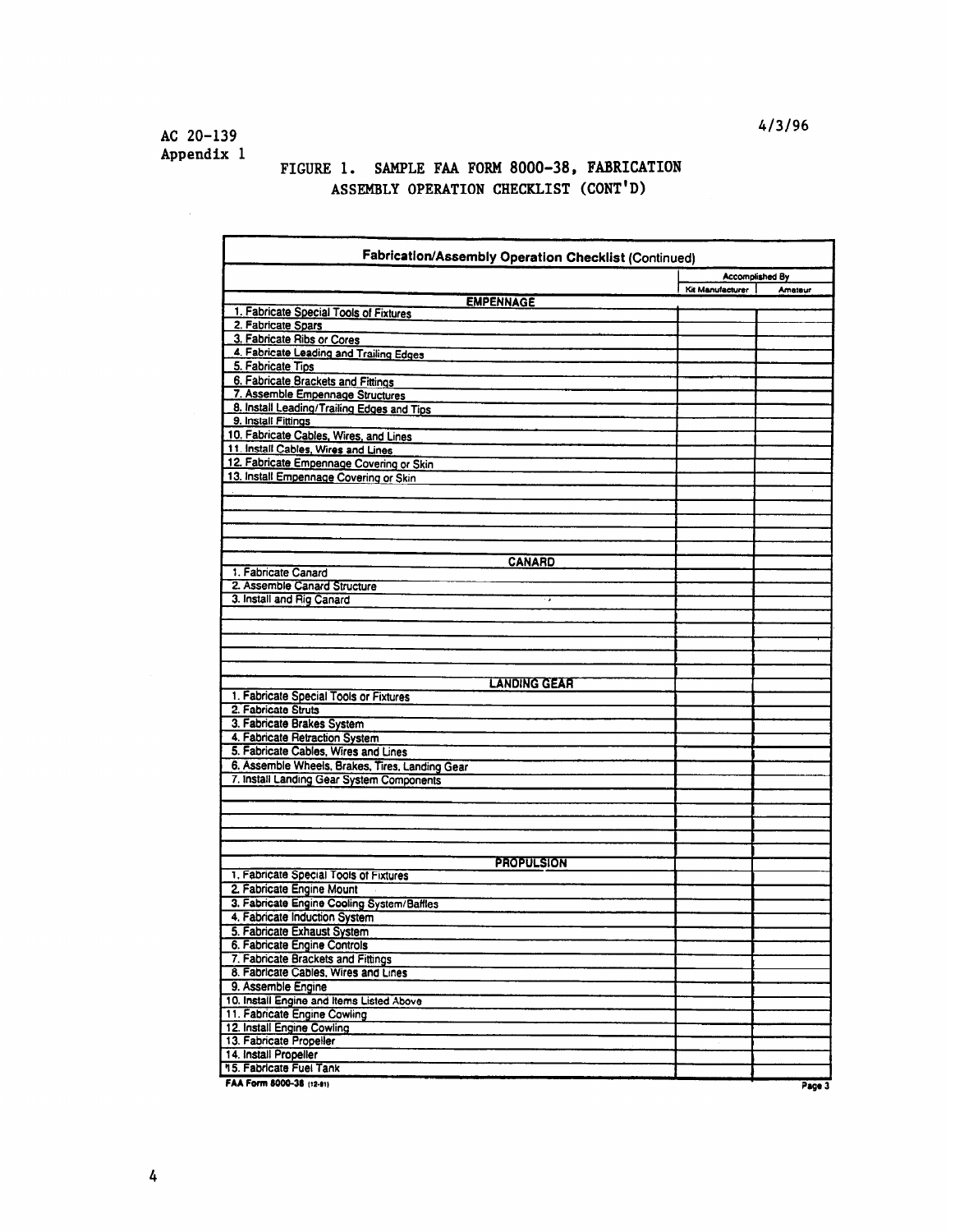# FIGURE 1. SAMPLE FAA FORM 8000-38, FABRICATION ASSEMBLY OPERATION CHECKLIST (CONT'D)

| Fabrication/Assembly Operation Checklist (Continued)                                                             |                        |         |  |
|------------------------------------------------------------------------------------------------------------------|------------------------|---------|--|
|                                                                                                                  | <b>Accomplished By</b> |         |  |
|                                                                                                                  | Kit Manufacturer       | Amateur |  |
| <b>PROPULSION (Continued)</b>                                                                                    |                        |         |  |
| 16. Install Fuel Tank<br>17. Fabricate Fuel System Components                                                    |                        |         |  |
| 18. Install Fuel System Components                                                                               |                        |         |  |
|                                                                                                                  |                        |         |  |
|                                                                                                                  |                        |         |  |
|                                                                                                                  |                        |         |  |
|                                                                                                                  |                        |         |  |
|                                                                                                                  |                        |         |  |
| <b>MAIN ROTOR DRIVE SYSTEMS AND CONTROL MECHANISM(S)</b>                                                         |                        |         |  |
| 1. Fabricate Special Static and Dynamic Main Rotor Rigging Tools<br>2. Fabricate/Assemble Main Rotor Drive Train |                        |         |  |
| 3. Install Main Rotor Drive Train Assembly                                                                       |                        |         |  |
| 4. Fabricate/Assemble Main Rotor Shaft and Hub Assembly                                                          |                        |         |  |
| 5. Install Main Rotor Shaft and Hub Assembly                                                                     |                        |         |  |
| 6. Align Main Rotor Shaft Drive Train, Shaft and Hub Assembly                                                    |                        |         |  |
| 7. Fabricate Main Rotor Rotating Controls                                                                        |                        |         |  |
| 8. Install Main Rotor Rotating Controls                                                                          |                        |         |  |
| 9. Fabricate Main Rotor Non-Rotating Controls                                                                    |                        |         |  |
| 10. Rig Main Rotor Rotating and Non-Rotating Controls                                                            |                        |         |  |
| 11. Fabricate Main Rotor Blades                                                                                  |                        |         |  |
| 12. Install Main Rotor Blades on Rotor Hub                                                                       |                        |         |  |
| 13. Statically Balance and Rig Main Rotor System                                                                 |                        |         |  |
| 14. Dynamically Track and Balance Main Rotor System                                                              |                        |         |  |
|                                                                                                                  |                        |         |  |
|                                                                                                                  |                        |         |  |
|                                                                                                                  |                        |         |  |
|                                                                                                                  |                        |         |  |
|                                                                                                                  |                        |         |  |
|                                                                                                                  |                        |         |  |
| TAIL ROTOR DRIVE SYSTEMS AND CONTROL MECHANISM(S)                                                                |                        |         |  |
| 1. Fabricate Special Static Tail Rotor Rigging Tools                                                             |                        |         |  |
| 2. Fabricate Vertical Trim Fin                                                                                   |                        |         |  |
| 3. Install Vertical Trim Fin                                                                                     |                        |         |  |
| 4. Fabricate Horizontal Stabilizer<br>5. Install Horizontal Stabilizer                                           |                        |         |  |
| 6. Fabricate Tail Rotor Drive System                                                                             |                        |         |  |
| 7. Install Tail Rotor Drive System                                                                               |                        |         |  |
| 8. Fabricate Tail Cone or Frame                                                                                  |                        |         |  |
| 9. Install and Rig Tail Cone or Frame                                                                            |                        |         |  |
| 10. Rig Vertical Trim Fin                                                                                        |                        |         |  |
| 11. Fabricate Tail Rotor Shaft and Hub Assembly                                                                  |                        |         |  |
| 12. Install Tail Rotor Shaft and Hub Assembly                                                                    |                        |         |  |
| 13. Fabricate Tail Rotor Rotating and Non-Rotating Controls                                                      |                        |         |  |
| 14. Rig Tail Rotor Rotating and Non-Rotating Controls                                                            |                        |         |  |
| 15. Fabricate/Assemble Tail Rotor Blades                                                                         |                        |         |  |
| 16. Install Tail Rotor Blades<br>17. Statically Balance and Rig Tail Rotor System                                |                        |         |  |
| 18. Dynamically Track and Balance Tail Rotor System                                                              |                        |         |  |
|                                                                                                                  |                        |         |  |
|                                                                                                                  |                        |         |  |
|                                                                                                                  |                        |         |  |
|                                                                                                                  |                        |         |  |
|                                                                                                                  |                        |         |  |
|                                                                                                                  |                        |         |  |
|                                                                                                                  |                        |         |  |
| FAA Form 8000-38 (12-91)                                                                                         |                        | Page 4  |  |

 $\sim$  .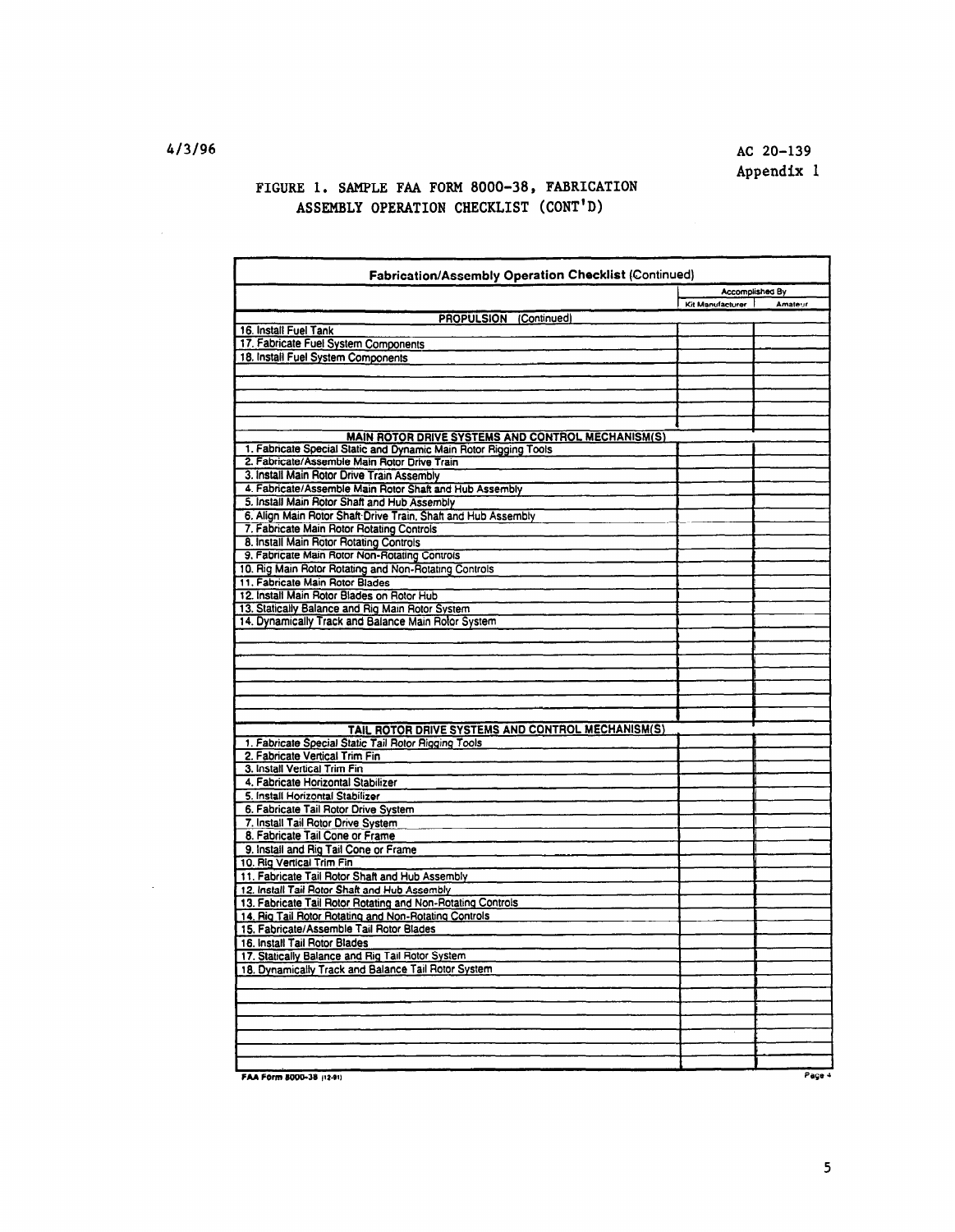AC 20-139 Appendix 1

# FIGURE 1. SAMPLE FAA FORM 8000-38, FABRICATION ASSEMBLY OPERATION CHECKLIST (CONT'D)

|                                                                       | Fabrication/Assembly Operation Checklist (Continued) |                  |                 |
|-----------------------------------------------------------------------|------------------------------------------------------|------------------|-----------------|
|                                                                       |                                                      |                  | Accomplished By |
|                                                                       | <b>COCKPIT/INTERIOR</b>                              | Kit Manufacturer | Amateur         |
| 1. Fabricate Instrument Panel                                         |                                                      |                  |                 |
| 2. Install Instrument Panel and Instruments                           |                                                      |                  |                 |
| 3. Fabricate Seats                                                    |                                                      |                  |                 |
| 4. Install Seats<br>5. Fabricate Electrical Wiring, Controls/Switches |                                                      |                  |                 |
| 6. Install Electrical System Controls/Switches                        |                                                      |                  |                 |
|                                                                       |                                                      |                  |                 |
|                                                                       |                                                      |                  |                 |
|                                                                       |                                                      |                  |                 |
|                                                                       |                                                      |                  |                 |
|                                                                       |                                                      |                  |                 |
|                                                                       | <b>TOTAL</b>                                         |                  |                 |
| <b>Comments</b>                                                       |                                                      |                  |                 |
|                                                                       |                                                      |                  |                 |
|                                                                       |                                                      |                  |                 |
|                                                                       |                                                      |                  |                 |
|                                                                       |                                                      |                  |                 |
|                                                                       |                                                      |                  |                 |
|                                                                       |                                                      |                  |                 |
|                                                                       |                                                      |                  |                 |
|                                                                       |                                                      |                  |                 |
|                                                                       |                                                      |                  |                 |
|                                                                       |                                                      |                  |                 |
|                                                                       |                                                      |                  |                 |
|                                                                       |                                                      |                  |                 |
|                                                                       |                                                      |                  |                 |
|                                                                       |                                                      |                  |                 |
|                                                                       |                                                      |                  |                 |
|                                                                       |                                                      |                  |                 |
|                                                                       |                                                      |                  |                 |
|                                                                       |                                                      |                  |                 |
|                                                                       |                                                      |                  |                 |
|                                                                       |                                                      |                  |                 |
|                                                                       |                                                      |                  |                 |
|                                                                       |                                                      |                  |                 |
|                                                                       |                                                      |                  |                 |
|                                                                       |                                                      |                  |                 |
|                                                                       |                                                      |                  |                 |
|                                                                       |                                                      |                  |                 |
|                                                                       |                                                      |                  |                 |
|                                                                       |                                                      |                  |                 |
|                                                                       |                                                      |                  |                 |
|                                                                       |                                                      |                  |                 |
|                                                                       |                                                      |                  |                 |
|                                                                       |                                                      |                  |                 |
|                                                                       |                                                      |                  |                 |
| Printed Name                                                          | $\cdot$<br>Signature                                 | Date             |                 |
|                                                                       |                                                      |                  |                 |
|                                                                       |                                                      |                  |                 |
| FAA Form 8000-38 (12-91)                                              |                                                      |                  | Page 5          |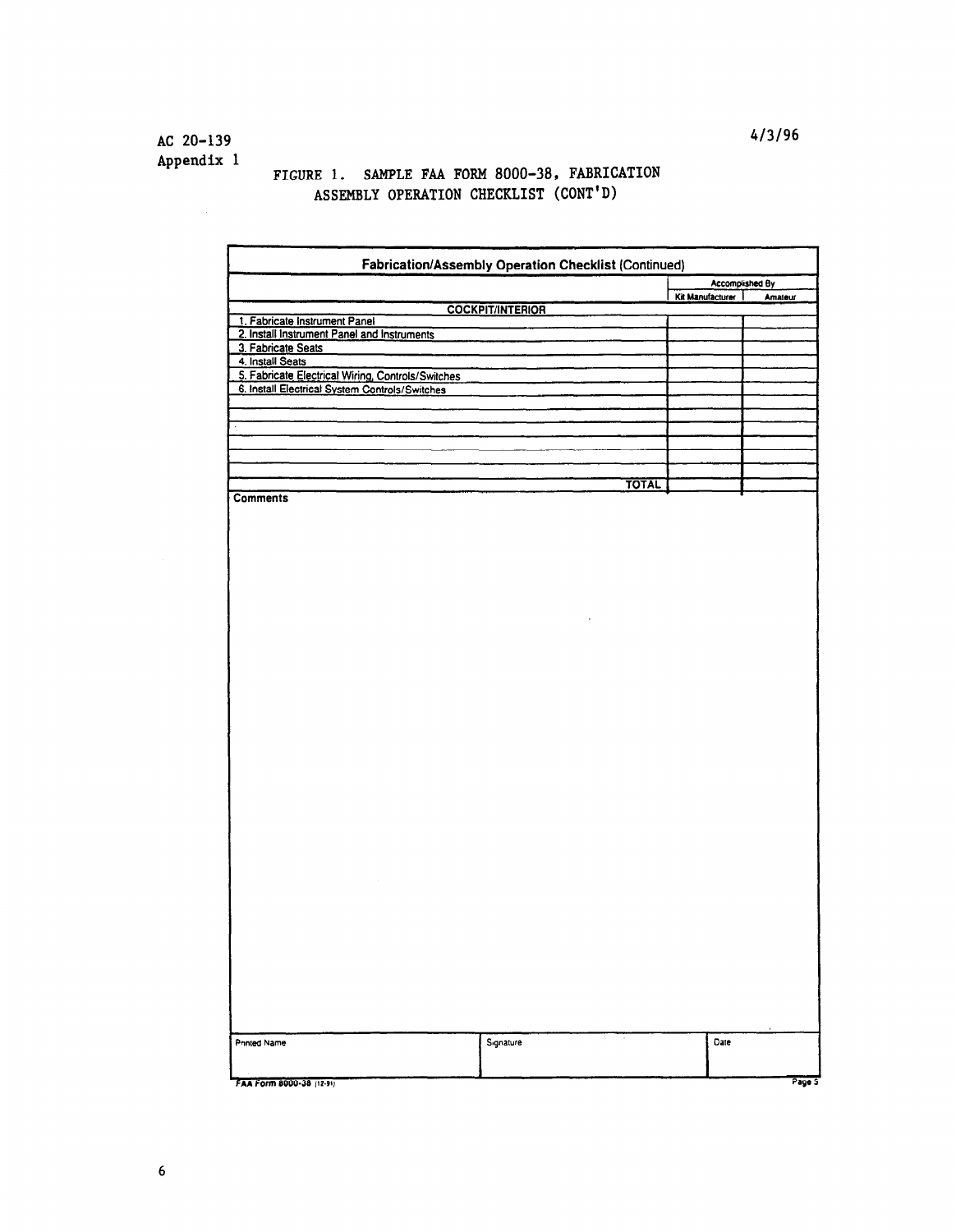# APPENDIX 2. PREPARATION INSTRUCTIONS-FOR FAA FORM 8130-12, ELIGIBILITY STATEMENT AMATEUR-BUILT AIRCRAFT

1. PURPOSE. This appendix provides instructions for completing FAA Form 8130-12. A sample form is included as figure 1.

2. GUIDANCE. This form is required to be submitted by a person applying for a special airworthiness certificate, experimental, for the purpose of operating an amateur-built aircraft under section  $21.191(g)$ . Prepare the form by inserting in:

a. SECTION I. REGISTERED OWNER INFORMATION: Enter the name, address, and telephone number for residence and place of business.

b. SECTION II. AIRCRAFT INFORMATION: Enter the model (number and/or name), assigned serial number, registration number, whether aircraft was fabricated from a plan or kit, engine make, engine serial number, prop/rotor make, prop/rotor serial number.

c. SECTION III. MAJOR PORTION ELiGIBILITY STATEMENT OF APPLICANT: The name of person(s) (printed), identified in Section I that certify the aircraft identified in Section II on the form was fabricated and assembled for their own education or recreation. The applicant should sign (in ink), and enter the date signed.

d. SECTION IV. NOTARIZATION STATEMENT: The signature, date, and stamp (if applicable), of a Notary Public who witnessed the signature of the applicant.